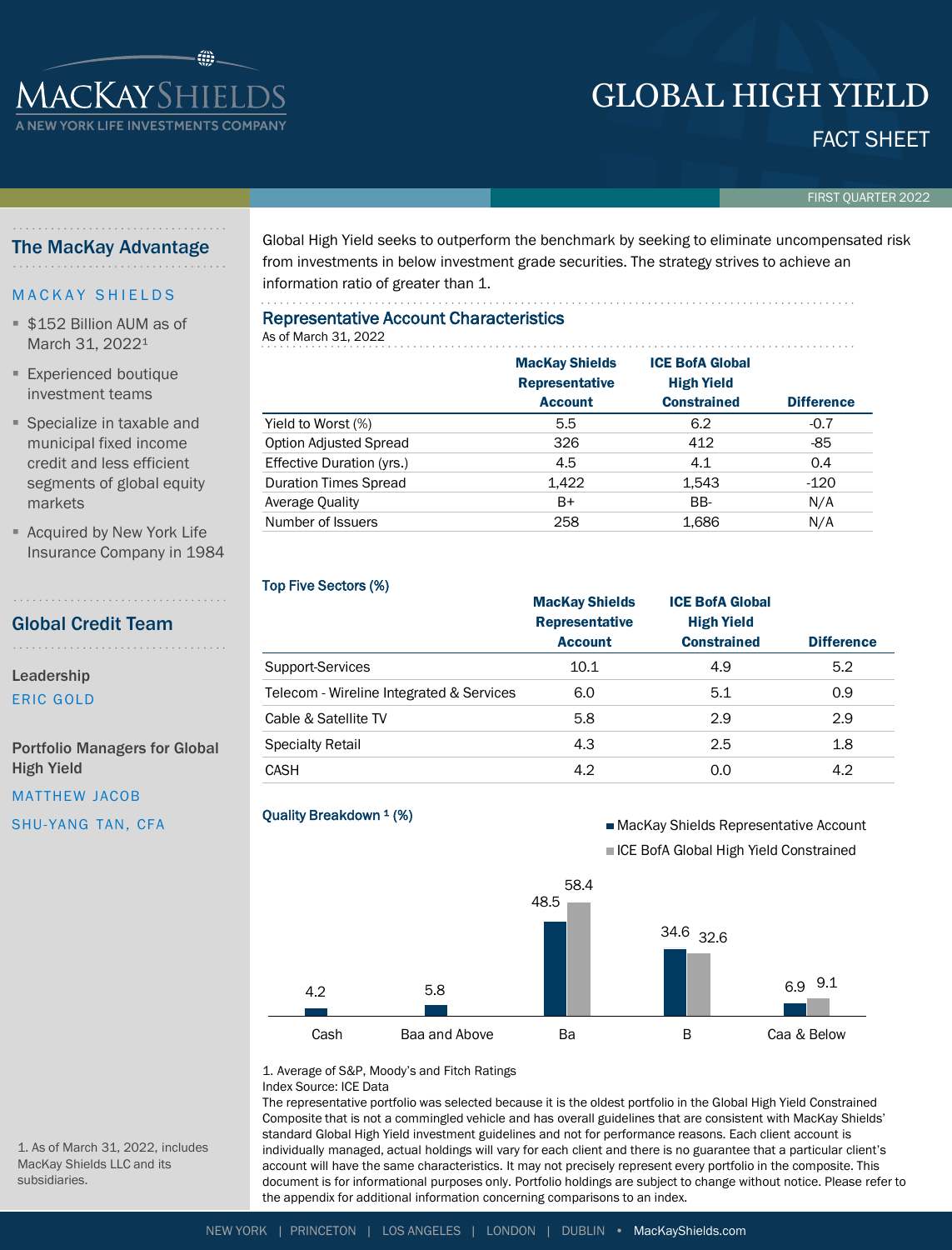

#### Composite Disclosures

|                  | <b>Composite Gross Composite Net</b> | <b>MacKay Shields MacKay Shields</b> | <b>ICE BofA Global</b><br>HY Constr. Index <sup>1</sup> | <b>Composite</b> | Benchmark $1$ |          | <b>Composite</b> |                    | Internal          |
|------------------|--------------------------------------|--------------------------------------|---------------------------------------------------------|------------------|---------------|----------|------------------|--------------------|-------------------|
|                  | <b>Returns</b>                       | <b>Returns</b>                       | <b>Returns</b>                                          | 3-Yr St Dev      | 3-Yr St Dev   | No. of   | <b>Assets</b>    | <b>Firm Assets</b> | <b>Dispersion</b> |
| <b>Period</b>    | (%)                                  | (%)                                  | (%)                                                     | (%)              | (%)           | Accts.   | (SMil)           | (SMII)             | (%)               |
| 2022 (Thru 3/31) | $-5.3$                               | $-5.4$                               | $-6.0$                                                  | 8.5              | 10.1          | $\leq 5$ | 1,405            | 151.937            | N/A               |
| 2021             | 1.4                                  | 0.9                                  | 1.4                                                     | 8.5              | 10.0          | $\leq 5$ | 1,469            | 163,646            | 0.3               |
| 2020             | 8.3                                  | 7.8                                  | 7.9                                                     | 8.7              | 10.1          | $\leq 5$ | 1,357            | 153.995            | 0.4               |
| 2019             | 16.0                                 | 15.4                                 | 13.7                                                    | 4.0              | 4.2           | $\leq 5$ | 1.310            | 131.978            | 0.1               |
| 2018             | $-3.6$                               | $-4.0$                               | $-3.3$                                                  | 4.6              | 5.0           | $\leq 5$ | 1,838            | 107.467            | 0.2               |
| 2017             | 10.0                                 | 9.5                                  | 10.2                                                    | 5.8              | 5.9           | $\leq 5$ | 1,890            | 98.098             | 0.0               |
| 2016             | 14.2                                 | 13.7                                 | 14.8                                                    | 6.4              | 6.4           | $\leq 5$ | 1,953            | 94.540             | 0.6               |
| 2015             | $-5.3$                               | $-5.8$                               | $-4.2$                                                  | 6.0              | 5.7           |          | 3.654            | 89.196             | 0.7               |
| 2014             | 0.1                                  | $-0.4$                               | $-0.1$                                                  | 5.8              | 5.6           | 6        | 3,832            | 91,626             | 0.5               |
| 2013             | 8.1                                  | 7.5                                  | 8.0                                                     | 8.3              | 7.9           | 6        | 3,654            | 80.331             | 0.8               |
| 2012             | 18.8                                 | 18.2                                 | 19.3                                                    | 9.7              | 9.0           | 6        | 4.535            | 78.371             | 1.5               |

#### 1. ICE BofA Global High Yield Constrained Index

The Global High Yield Constrained Composite includes all discretionary global high yield constrained accounts managed with similar objectives for a full month, including those accounts no longer with the firm. This strategy follows the same strategy as the High Yield Active Core strategy, but generally invests a greater portion of assets in securities of foreign issuers. The High Yield Active Core strategy invests in high-yield corporate debt securities, and may be composed of all types of high-yield domestic and foreign corporate debt securities that are rated below investment grade or, if unrated, that we determine to be of comparable quality. The strategy may also include derivatives, such as futures, to try to manage interest rate risk or reduce the risk of loss of (that is, hedge) certain of its holdings. Gross-of-fees composite performance reflects reinvestment of income and dividends and is a marketweighted average of the time-weighted return, before advisory fees and related expenses, of each account for the period since inception. Net-of-fees composite performance is derived by reducing the monthly gross-of-fees composite returns by 0.0417%, our highest monthly fee. Policies for valuing investments, calculating performance, and preparing GIPS reports are available upon request. GIPS® is a registered trademark of CFA Institute. CFA Institute does not endorse or promote this organization, nor does it warrant the accuracy or quality of the content contained herein. Performance is expressed in US Dollars. The composite creation and inception date is 1/1/07. All portfolios in the composite are fee-paying portfolios. There can be no assurance that the rate of return for any account within a composite will be the same as that of the composite presented. Past performance is not indicative of future results.

MacKay Shields LLC, an SEC-registered investment adviser, claims compliance with the Global Investment Performance Standards (GIPS®) and has prepared and presented this report in compliance with the GIPS standards. The firm has been independently verified from January 1, 1988 through December 31, 2021. The verification report is available upon request. A firm that claims compliance with the GIPS standards must establish policies and procedures for complying with all the applicable requirements of the GIPS standards. Verification provides assurance on whether the firm's policies and procedures related to composite and pooled fund maintenance, as well as the calculation, presentation, and distribution of performance, have been designed in compliance with the GIPS standards and have been implemented on a firm-wide basis. Verification does not provide assurance on the accuracy of any specific performance report. A list including composite descriptions, pooled fund descriptions for limited distribution pooled funds, and broad distribution funds is available upon request. Information regarding the benchmark, including the percentage of the composite invested in countries or regions not included in the benchmark, is available upon request. Indices do not incur management fees, transaction costs or other operating expenses. Investments cannot be made directly into an index. The ICE BofA Global High Yield Constrained Index is referred to for comparative purposes only and is not intended to parallel the risk or investment style of the portfolios in the MacKay Shields Composite. Internal dispersion is calculated using the equal-weighted standard deviation of annual gross returns of those portfolios that were included in the composite for the entire year. The three-year annualized standard deviation measures the variability of the composite gross returns and the index returns over the preceding 36-month period.